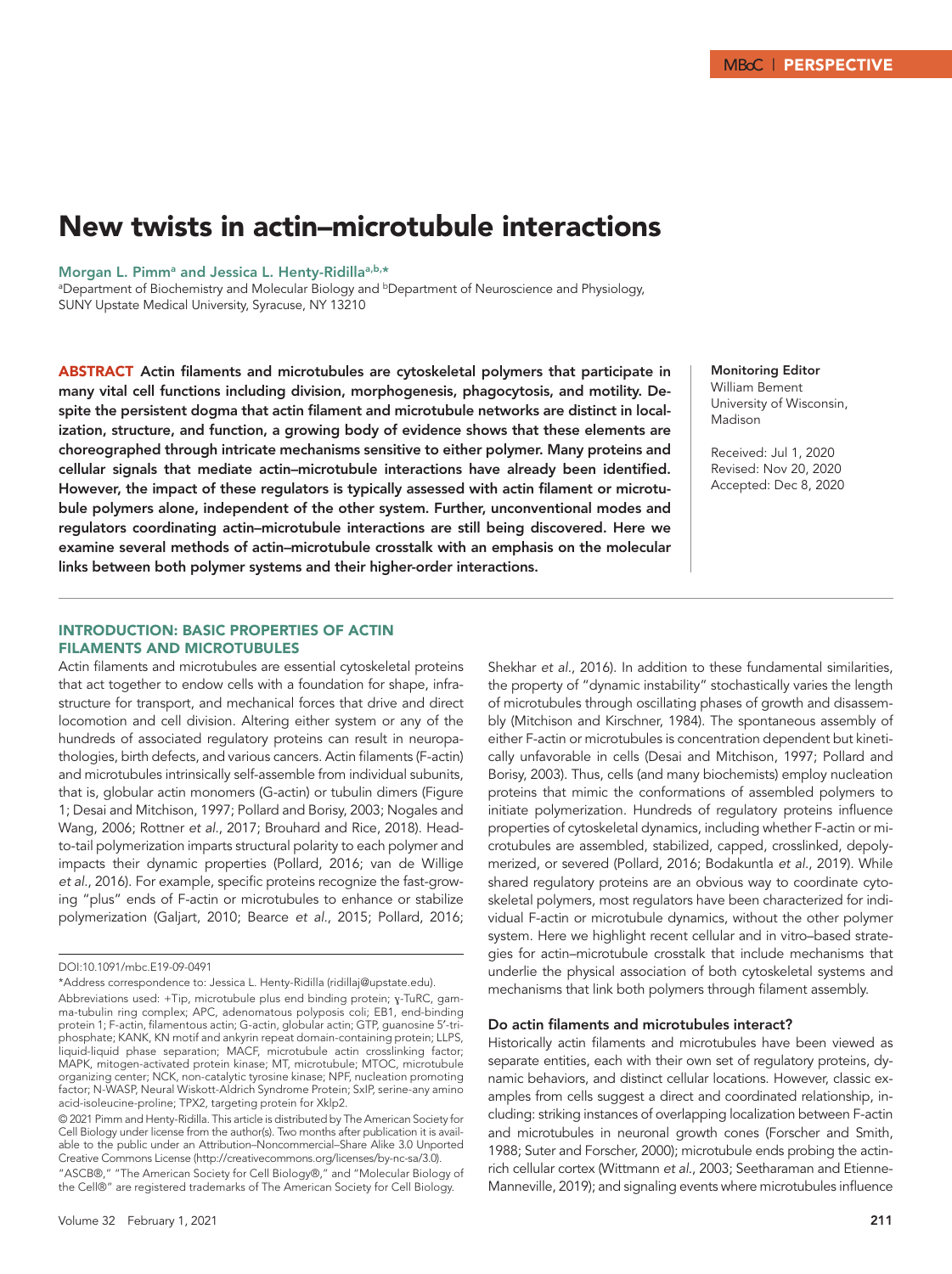

FIGURE 1: Properties of actin and microtubule assembly. (A) Assembly of actin filaments. Actin filaments (F-actin) are assembled from globular monomers (G-actin). Monomers assemble via spontaneous nucleation that is kinetically unfavorable or are assisted by nucleation-promoting factors (NPFs) such as formins or the Arp2/3 complex. (B) Microtubule polymerization. Microtubules require a stable template or NPFs like ɣ-TuRC to assemble. Dimers of tubulin intrinsically self-assemble to form protofilaments. Protofilaments are arranged on ɣ-TuRC templates and stabilized by lateral contacts to form microtubules. Polarity of F-actin and microtubules: +, the faster growing plus end; − the slower growing minus end.

the formation of specific F-actin arrays and F-actin dynamics reciprocally influence microtubule behaviors (Figure 2A) (Zhou *et al.*, 2002; Suter *et al.*, 2004; Colin *et al.*, 2018; Dogterom and Koenderink, 2019). Recent cellular and biochemical evidence also indicates these polymer systems are fundamentally intertwined (Coles and Bradke, 2015; Dogterom and Koenderink, 2019). Waves of F-actin and microtubule polymerization drive intracellular transport and cell growth in axons (Winans *et al.*, 2016). Elegant superresolution microscopy studies have uncovered linkages between F-actin rings and axonal microtubules mediated through spectrin, phoshomyosin, and ankyrin G protein complexes (Leterrier, 2018; Vassilopoulos *et al.*, 2019). In the test tube, F-actin and microtubules do not directly interact (Griffith and Pollard, 1982; Henty-Ridilla *et al.*, 2016; Farhadi *et al.*, 2020). Instead, additional proteins or complexes that contain binding sites specific for either polymer mediate actin–microtubule crosstalk (Figure 2B). For example, motor proteins, fascin, tau, spectraplakins, microtubule actin crosslinking factor (MACF), and many others, bundle individual polymers (i.e., F-actin–F-actin or microtubule–microtubule) and also directly link F-actin and microtubules (Leung *et al.*, 1999; Krendel *et al.*, 2002; Applewhite *et al.*, 2010; Preciado López *et al.*, 2014; Elie *et al.*, 2015; Villari *et al.*, 2015; Oberhofer *et al.*, 2020; Ricolo and Araujo, 2020). These crosslinking interactions ultimately support the formation of specialized cellular structures including flagella, cilia, microvilli, and filopodia. Bundling of individual polymers also influences several physical properties of cells including cytoplasmic viscosity, diffusion rates, or efficiency of molecular interactions (Fletcher and Mullins, 2010; Dogterom and Koenderink, 2019). Similarly, the direct bundling of microtubules to F-actin explains observations of microtubule growth aligned along actin filaments (Figure 2, A, A1, and B). The proximity of these interactions may facilitate the successful handoff of vesicles between microtubules and F-actin in the transition between long- and short-range modes of transport, or provide mechanical reinforcement to mitigate physical forces required for cell motility (Schroeder *et al.*, 2010; Evans *et al.*, 2014; Preciado López *et al.*, 2014; Bouchet *et al.*, 2016; Oberhofer *et al.*, 2017; Radler *et al.*, 2020). Further, direct linkages between relatively stiff microtubules and flexible F-actin bestows the paired polymers with emergent behaviors that ultimately influence the essential activities of cells, including consequences in the onset and progression of disease (Elie *et al.*, 2015; Cabrales Fontela *et al.*, 2017; Colin *et al.*, 2018; Ricketts *et al.*, 2019; Wang *et al.*, 2019; Farhadi *et al.*, 2020).

## Impact of actin filament network density and geometry on microtubules

Unlinked F-actin and microtubule networks are flexible and respond to a myriad of physical and molecular signals that promote their incessant assembly or annihilation in cells. However, conventional crosstalk mechanisms that couple F-actin and microtubules tend to promote a transition from this highly dynamic state to one that is more rigid and stable. Preexisting cytoskeletal networks influence the coordination of both F-actin and microtubules. For example, microtubules present at the cell periphery must navigate a crowded Arp2/3 complex–generated meshwork of F-actin at the cell periphery (Figure 2C). This physical mechanism of cytoskeletal crosstalk promotes microtubule catastrophe events by exploiting differences in polymer tensile forces. This "wall" of densely packed cortical Factin acts as a barrier that obstructs growing microtubules from entering filopodia or the leading edge of mammalian cells (Figure 2, A, A2, and C) (Dogterom and Yurke, 1997; Wittmann *et al.*, 2003; Kueh and Mitchison, 2009; Colin *et al.*, 2018). Microtubules that successfully navigate through the cortical F-actin meshwork become stably aligned or are guided along actin bundles by crosslinking factors and orientation-sensitive motor proteins, before rapid disassembly events occur (Huda *et al.*, 2012; Szikora *et al.*, 2017; Svitkina, 2018). Alternatively, microtubules influence actin dynamics through disassembly events that coincide with Rac signals, which trigger F-actin assembly (Etienne-Manneville, 2004; Gupton and Gertler, 2007; Schober *et al.*, 2007; Szikora *et al.*, 2017; Svitkina, 2018; Seetharaman and Etienne-Manneville, 2019). Similarly, actin–microtubule crosstalk at microtubule organizing centers (MTOCs) like the centrosome are tuned by the density of F-actin, where increased F-actin correlates with diminished microtubule arrays in both cell- and biochemistry-based reconstitution assays (Figure 1D) (Inoue *et al.*, 2019; Plessner *et al.*, 2019). In contrast, unbranched F-actin configurations do not trigger frequent microtubule disassembly. Instead, these F-actin structures support the alignment and self-organization of both polymers (Colin *et al.*, 2018; Farhadi *et al.*, 2020). Thus, the geometry of F-actin networks influences microtubule dynamics through physical exchanges that deter net microtubule growth.

## Coordinating microtubule ends and actin assembly

Physical interactions and the architecture of cytoskeletal networks classically highlight the vibrant interplay between F-actin and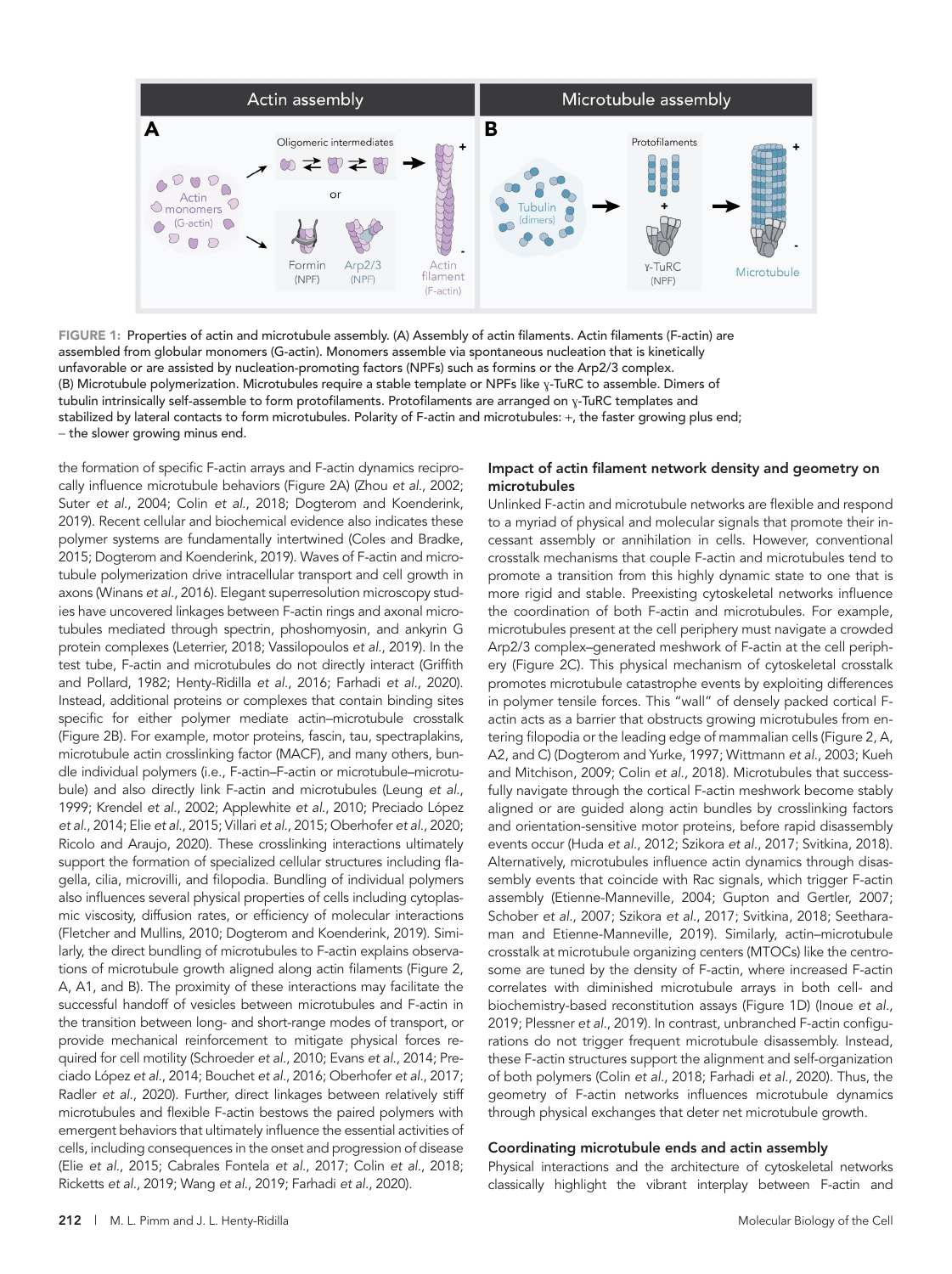

FIGURE 2: Mechanisms of actin–microtubule cross-talk. (A) Stochastic Optical Reconstruction Microscopy (STORM) image of actin filaments (purple-yellow) microtubules (cyan) from a Neuroblastoma-2a cell. Actin filaments are labeled with phalloidin and microtubules are immunolabeled with antibodies conjugated to AlexaFluor dyes. Representative crosstalk mechanisms are highlighted in each inset (right): 1) F-actin crosslinked to microtubules; (2) microtubules unable to penetrate the F-actin–rich cell cortex; (3) actin filaments located at (and possibly growing from) the growing ends of microtubules; (4) endocytic patches likely anchoring microtubules to actin filaments. Scale

microtubules. These observations also underscore why additional crosstalk mechanisms are required to overcome physical obstacles and stabilize actin–microtubule dynamics. Motor proteins directly transport each other along F-actin and microtubules, canoodle on vesicles, and regulate the assembly and stability of their polymer tracks (Heisler *et al.*, 2011; Chapa-Y-Lazo *et al.*, 2020). Dynactin, a cofactor for the microtubule motor protein dynein, contains a capped filament of actin-related proteins (Schroer, 2004; Carter *et al.*, 2016). Once emancipated from capping protein, actin filament polymerization occurs, directly linking microtubule-based motors with F-actin assembly (Fokin *et al.*, 2021). Cells from diverse model systems display many striking actin– microtubule behaviors including some that connect microtubule ends to F-actin through actin assembly mechanisms (Figure 2, A, A3, and E). Following washout of actin disrupting drugs, F-actin regrows from the ends of microtubules in plant cells (Sampathkumar *et al.*, 2011). In fission yeast, complexes of actin and microtubule regulators

bars, 3 µm. (B) Crosslinking and bundling. F-actin– microtubule polymer coupling by crosslinking proteins, fascin or tau. (C) Network architecture and density. Dense actin filament networks act as a physical barrier that influences microtubule dynamics. (D) Microtubule organizing center (MTOC) and centrosome interactions. Centrosomes organize and nucleate cytoskeletal polymers, including actin filaments. Fast-growing ephemeral bundles of F-actin emanate from the cell cortex and stabilize the position of the mitotic spindle. This ultimately facilitates changes in actin–microtubule dynamics through the exchange of coregulatory proteins (i.e., formins) from actin bundles to microtubules. (E) Coordination through polymer assembly. Mechanisms using specific microtubule +Tip complexes also coregulate F-actin dynamics. These complexes ultimately organize in vitro and cellular actin–microtubule structures by nucleating actin filaments from the growing ends of microtubules. (F) Microtubule capture at actin-rich sites. Protein complexes present on F-actin capture and stabilize microtubules, particularly at focal adhesions. (G) Subunit-level coordination. Profilin regulates monomeric G-actin and microtubule polymers. Thus, profilin or similar proteins capable of sequestering actin monomers or tubulin dimers may influence actin–microtubule cross-talk through concentration limiting subunit pools. (H) Liquid– liquid phase separation. Biomolecular condensates of tau or liquid–liquid phase-separated (LLPS) clusters of nephrin, Nck, and N-WASP regulate the nucleation of microtubules or actin, respectively. (I) Microtubule lumen interactions. A recently discovered mode of cross-talk where F-actin is present in the microtubule lumen. Abbreviations: F-actin, actin filaments; MT, microtubule; +Tips, microtubule end-binding proteins; MTOC, microtubule organizing center; LLPS, liquid–liquid phase separation.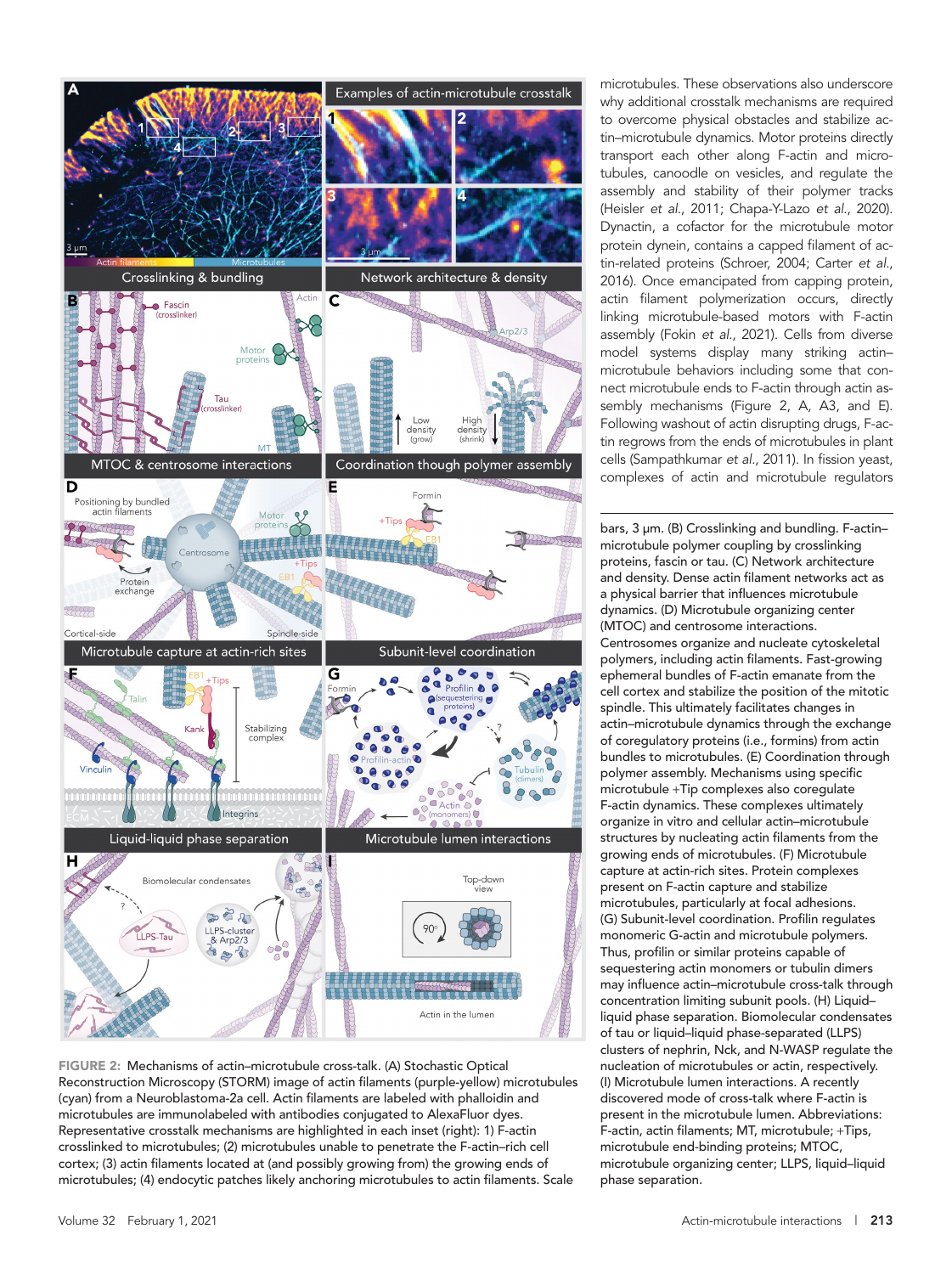(i.e., functional homologues of adenomatous polyposis coli [APC], formin, EB1, and others) present on the growing ends of microtubules promote actin polymerization to polarize cells (Chang and Martin, 2009). In neuronal growth cones and at focal adhesions, APC nucleates F-actin networks at microtubule tips (Juanes *et al.*, 2017, 2019, 2020; Efimova *et al.*, 2020). A similar mechanism has been recapitulated in vitro with a minimal set of actin–microtubule binding proteins (Lewkowicz *et al.*, 2008; Swiech *et al.*, 2011; Henty-Ridilla *et al.*, 2016). Studies utilizing protein chimeras or optogenetic strategies further distill the minimal components required for some interactions to conserved tandem calponin-homology domains and SxIP motifs (Preciado López *et al.*, 2014; Adikes *et al.*, 2018; van Haren *et al.*, 2018). In a stunning example, the optogenetic release of EB1 from microtubule ends triggers a dramatic reorganization of microtubule networks and a distinct increase in F-actin polymerization (van Haren *et al.*, 2018). This increase in F-actin assembly may involve perturbations to GTP hydrolysis on microtubules, the loss of microtubule stabilizing proteins in complexes with EB1, or the liberation of actin nucleation-promoting factors from microtubule ends and/or sides (Gaillard *et al.*, 2011; Roth-Johnson *et al.*, 2014; Szikora *et al.*, 2017; van Haren *et al.*, 2018).

## Microtubule capture at actin-rich sites

The orientation of microtubules is a critical facet of their biological function. To facilitate motor-based vesicular transport in axons, growing microtubule plus ends are positioned outward facing the cell periphery. The arrangement of microtubule ends in dividing cells is critical for both positioning the spindle apparatus and generating the forces required to align and separate chromosomes. To establish and maintain precise microtubule orientations, microtubule ends are captured at membranes or in protein complexes (Figure 2, A, A4, and F). In centrosomes and Golgi complexes, microtubule minus ends are secured and oriented by microtubule nucleation proteins (i.e., y-TuRC) (Kollman *et al.*, 2010; Gurel *et al.*, 2014; Akhmanova and Steinmetz, 2019). Ultimately this generates arrays with microtubule plus ends radiating outward. Similarly, KN motif and ankyrin repeat domain–containing protein 1 (KANK), talin, and diverse microtubule plus-end binding proteins form complexes to stabile and capture growing microtubules at focal adhesions (Figure 2F; Kaverina *et al.*, 1998, 1999; Krendel *et al.*, 2002; Krylyshkina *et al.*, 2003; Stehbens *et al.*, 2014; Bouchet *et al.*, 2016; Dogterom and Koenderink, 2019; Juanes *et al.*, 2019; Meiring *et al.*, 2020; Oberhofer *et al.*, 2020). Microtubules anchored to F-actin bundles are thought to deposit additional proteins important for focal adhesion maturation, although the details and timing of stabilization complex formation are not yet fully resolved. When located near the cell cortex, captured microtubules become exposed to additional cues that regulate F-actin– based protrusions and focal adhesion turnover (i.e., integrin, Rac, Rho, and MAPK signaling pathways; Gupton *et al.*, 2002; Yamana *et al.*, 2006; Ezratty *et al.*, 2009; Machacek *et al.*, 2009; Rooney *et al.*, 2010; Hu *et al.*, 2017; Szikora *et al.*, 2017; Svitkina, 2018; Dogterom and Koenderink, 2019; Seetharaman and Etienne-Manneville, 2019; Doki *et al.*, 2020). Additional high spatial and temporal resolution studies are required to decipher these intricate feedback loops required to coordinate actin and microtubules at focal adhesions.

## MTOCs and centrosome-based microtubule–actin interactions

While mitotic spindles are definitively assembled from microtubules, the involvement or even presence of F-actin in spindle assembly is less obvious. Thus, many reports portray F-actin and microtubules as unlinked polymers during cell division. Yet, the direct influence of microtubules on F-actin bundles establishes the position of the

based contractile ring (Theesfeld *et al.*, 1999; di Pietro *et al.*, 2016; Kita *et al.*, 2019). Actin–microtubule crosstalk occurs at mitotic spindles and centrosomes via two distinct populations of F-actin (Figure 2D). Similar to mechanisms employed at focal adhesions, the first variety of F-actin is somewhat abundant and stably attached to the cell cortex to stabilize the orientation of the mitotic spindle by providing capture sites for the plus ends of astral microtubules (Kunda and Baum, 2009; Maier *et al.*, 2013). Actin-based myosin motors also use this population of F-actin to position the centrosome by pulling on astral microtubules (Kwon *et al.*, 2015). The second bespoke population of F-actin consists of extremely fast-growing ephemeral actin "fingers" that span the cell cortex (Figure 2D). These actin bundles position the spindle apparatus through the exchange of regulatory proteins from F-actin to microtubules and/or physical nudges (Kita *et al.*, 2019). Intriguingly, the rapid growth rate of the actin "fingers" suggests formin protein complexes stimulate spindle pole F-actin polymerization (Martin *et al.*, 2005; Henty-Ridilla *et al.*, 2016). In synergistic work, branched F-actin networks associated with centrosomes also contribute to the proper alignment and formation of mitotic spindle and the alignment of chromosomes during prometaphase (Farina *et al.*, 2016, 2019; Inoue *et al.*, 2019; Plessner *et al.*, 2019). Genetic or pharmacological disruption of actin filaments generated by the Arp2/3 complex led to defects in mitotic progression (Plessner *et al.*, 2019). These findings complement studies defining MTOCs and centrosomes as organizational hubs for directing Factin–microtubule interactions in cells and in vitro (Farina *et al.*, 2016, 2019; Inoue *et al.*, 2019). In contrast, acentrosomal microtubules nucleated from the Golgi apparatus require formin-derived F-actin polymerization to organize microtubule arrays and further regulate Golgi assembly (Efimov *et al.*, 2007; Gurel *et al.*, 2014; Copeland *et al.*, 2016; Meiring *et al.*, 2020). In sum, MTOCs from multiple sources are microtubule *and* actin organizing centers.

spindle and division plane and the timing of cytokinesis by the actin-

## Subunit-level coordination of actin and microtubules

Consistent with the convention of studying F-actin and microtubules individually, most proteins that regulate cytoskeletal dynamics have been examined with regard to one polymer or the other. Has this concealed the key properties of actin and microtubule regulation proteins by placing them into specific cytoskeletal factions? Tau is frequently touted as the universal microtubule associated stabilizing protein. Tau also potently binds ( $K_d \approx 60-241$  nM) and bundles F-actin, and efficiently cross-links actin and microtubules together (Figure 2B) (Goode *et al.*, 1997; He *et al.*, 2009; Elie *et al.*, 2015; Barbier *et al.*, 2019). Yet observations detailing the role for tau with F-actin or coordinating actin–microtubule crosstalk are often overlooked in conventional pathophysiological contexts. Similarly, while several studies demonstrate that profilin binds and regulates microtubules, thousands of studies have focused on decoding its roles regulating actin dynamics (Witke *et al.*, 1998; Nejedla *et al.*, 2016; Henty-Ridilla *et al.*, 2017; Pimm *et al.*, 2020). Notably, profilin interacts with microtubules through direct and formin–profilin mechanisms (Witke *et al.*, 1998; Nejedla *et al.*, 2016; Henty-Ridilla *et al.*, 2017). Conversely, pharmacological disruption of F-actin or microtubules shifts the distribution of profilin in favor of the other polymer in cells (Nejedla *et al.*, 2016). In addition, actin monomers (G-actin) and microtubules directly compete for profilin binding (Henty-Ridilla *et al.*, 2017). Altogether these observations suggest a previously unconsidered form of actin–microtubule crosstalk executed through homeostatic competition of regulatory proteins for limited G-actin and tubulin subunit pools (Figure 2G). Reconsidering the roles of "classic" cytoskeletal regulators with regard to the "other" polymer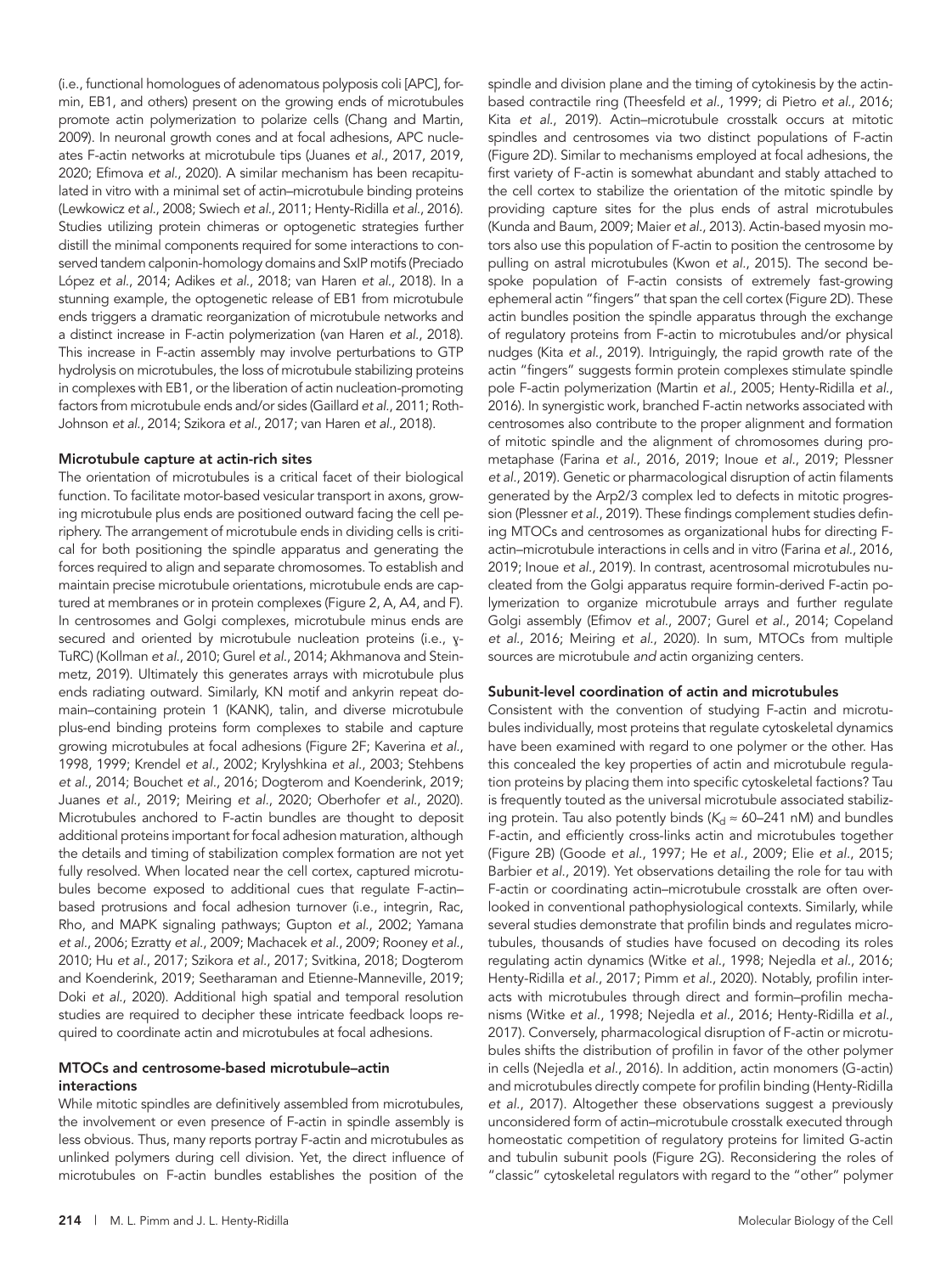system (or both systems simultaneously) will likely resolve novel behaviors that underpin several actin–microtubule collaborations.

## Impact of liquid phase separation on actin or microtubules

Biomolecular condensates or liquid–liquid phase-separated (LLPS) droplets are regulated by properties reminiscent of many cytoskeletal proteins including concentration-dependent formation; the sequestration, localization, and enrichment of proteins; and the generation of forces that deform membranes (Banjade and Rosen, 2014; Hernández-Vega *et al.*, 2017; Alberti *et al.*, 2019). Thus, the principles that underlie this new "phase" in cell biology may also apply to mechanisms of actin–microtubule crosstalk. Indeed, dynamic properties of both microtubules and actin are influenced by LLPS (Figure 2H). Phase transitions are thought to promote mitotic spindle formation by concentrating associated proteins (Jiang *et al.*, 2015; Liu *et al.*, 2020). Confinement or enrichment of cytoskeletal regulation proteins (i.e., tau, TPX2, anillin, and others) and their corresponding building blocks in a biomolecular condensate promotes polymer formation (Figure 2H; Ambadipudi *et al.*, 2017; Hernández-Vega *et al.*, 2017; Bodakuntla *et al.*, 2019; King and Petry, 2020). For example, biomolecular condensates of nephrin–Nck–N-WASP increased the dwell time of N-WASP with the actin filament nucleating Arp2/3 complex to stimulate actin polymerization (Figure 2H; Case *et al.*, 2019). Tau forms liquid droplets capable of binding and reorganizing microtubules in vitro (Ambadipudi *et al.*, 2017; Wegmann *et al.*, 2018; Zhang *et al.*, 2020). Intriguingly, tau-droplet formation uses the same motifs required to bind and cross-link actin filaments (Elie *et al.*, 2015; Ambadipudi *et al.*, 2017; Zhang *et al.*, 2020). However, whether biomolecular condensate-forming proteins with dual affinity for polymers can be used to link actin and microtubule dynamics has not been investigated.

#### New directions and concluding remarks

Mechanisms of actin–microtubule crosstalk require intricate levels of coordination between shared regulatory factors, physical properties, cellular signals, and complex feedback loops. Significant experimental evidence and new tools have recently become available to expand our knowledge of how cytoskeletal polymers respond to and interact with each other. In the test tube, actin filaments and microtubules do not directly interact. Therefore, the coordinated F-actin and microtubules seen in cells is dependent on the presence of coupling molecules, temporal considerations, and the physiological context for each interaction. More actin– microtubule linking mechanisms will be discovered. A surprising recent revelation is the unexpected presence of F-actin inside the microtubule lumen (Figure 2I) (Paul *et al.*, 2020)! How does this Factin get inside? Is the F-actin polymerized in the lumen? Are microtubule protofilaments closed around it? Does the G- or F-actin enter the microtubule lumen at sites of microtubule damage and repair (Théry and Blanchoin, 2021)? The cross-section of the microtubule lumen is 15 nm, which is barely space to fit 1–2-, 7–8-nmwide actin filaments—new twists and turns in actin–microtubule crosstalk indeed!

Recent discoveries describe new ways to connect actin and microtubule dynamics. Many proteins likely to be involved in actin– microtubule interactions have already been identified and are well characterized with regard to F-actin or microtubules alone. Few studies have addressed whether linked cytoskeletal polymers display emergent properties in vitro or measured the linked activities of both polymers together in cells. Studies that simultaneously monitor dynamic polymers in biomimetic reconstitution assays, may address this gap. In addition to mechanisms that link cytoskeletal polymers, what factors separate F-actin and microtubules? Microtubule disassembly mediated by catastrophe events, rapidly disconnect microtubules from actin structures (Henty-Ridilla *et al.*, 2016). Competitive interactions for binding spots along either polymer or cellular signals could also influence the duration of Factin and microtubule associations. Alternatively, coupled polymers exposed to specific disassembly factors may unlink F-actin and microtubules. For example, actin disassembly by cofilin frees actin-associated polymer-linking proteins to reposition MTOCs at the immunological synapse (Wang *et al.*, 2017). It is unclear whether the F-actin disassembled by cofilin is already linked to microtubules or if these observations are another example of reduced F-actin density freeing cellular space for microtubules to polymerize (Farina *et al.*, 2016, 2019; Inoue *et al.*, 2019; Plessner *et al.*, 2019). Research combining live cell experiments with biochemistry, genetic approaches, advanced imaging techniques, and progressive interdisciplinary approaches will bring insights to fully resolve these details.

We direct interested readers to the comprehensive reviews by Dogterom and Koenderink, 2019; Seetharaman and Etienne-Manneville, 2019; Oberhofer *et al.*, 2020.

#### ACKNOWLEDGMENTS

We are grateful to Marc Ridilla (Repair Biotechnologies), Christina Vizcarra (Barnard College), Maria Holland (University of Notre Dame), Svasti Haricharan (Sanford Burnham Prebys Medical Discovery Institute), George Burslem (University of Pennsylvania), and Ragothaman Yennamalli (Jaypee University) for comments on this manuscript. Research in the Henty-Ridilla laboratory is supported by a Hendrick's pilot grant, Sinsheimer Scholar Award, and NIH R35 award GM133485.

#### **REFERENCES**

- Adikes RC, Hallett RA, Saway BF, Kuhlman B, Slep KC (2018). Control of microtubule dynamics using an optogenetic microtubule plus end–F-actin cross-linker. J Cell Biol 217, 779–793.
- Akhmanova A, Steinmetz MO (2019). Microtubule minus-end regulation at a glance. J Cell Sci 132, jcs227850.
- Alberti S, Gladfelter A, Mittag T (2019). Considerations and challenges in studying liquid-liquid phase separation and biomolecular condensates. Cell 176, 419–434.
- Ambadipudi S, Biernat J, Riedel D, Mandelkow E, Zweckstetter M (2017). Liquid-liquid phase separation of the microtubule-binding repeats of the Alzheimer-related protein Tau. Nat Commun 8, 275.
- Applewhite DA, Grode KD, Keller D, Zadeh AD, Zadeh A, Slep KC, Rogers SL (2010). The spectraplakin Short stop is an actin-microtubule crosslinker that contributes to organization of the microtubule network. Mol Biol Cell 21, 1714–1724.
- Banjade S, Rosen MK (2014). Phase transitions of multivalent proteins can promote clustering of membrane receptors. ELife 3, e04123.
- Barbier P, Zejneli O, Martinho M, Lasorsa A, Belle V, Smet-Nocca C, Tsvetkov PO, Devred F, Landrieu I (2019). Role of Tau as a microtubuleassociated protein: structural and functional aspects. Front Aging Neurosci 11, 204.
- Bearce EA, Erdogan B, Lowery LA (2015). TIPsy tour guides: how microtubule plus-end tracking proteins (+TIPs) facilitate axon guidance. Front Cell Neurosci 9, 241.
- Bodakuntla S, Jijumon AS, Villablanca C, Gonzalez-Billault C, Janke C (2019). Microtubule-associated proteins: structuring the cytoskeleton. Trends Cell Biol 29, 804–819.
- Bouchet BP, Gough RE, Ammon Y-C, van de Willige D, Post H, Jacquemet G, Altelaar AM, Heck AJ, Goult BT, Akhmanova A (2016). Talin-KANK1 interaction controls the recruitment of cortical microtubule stabilizing complexes to focal adhesions. ELife 5, e18124.
- Brouhard GJ, Rice LM (2018). Microtubule dynamics: an interplay of biochemistry and mechanics. Nat Rev Mol Cell Biol 19, 451–463.
- Cabrales Fontela Y, Kadavath H, Biernat J, Riedel D, Mandelkow E, Zweckstetter M (2017). Multivalent cross-linking of actin filaments and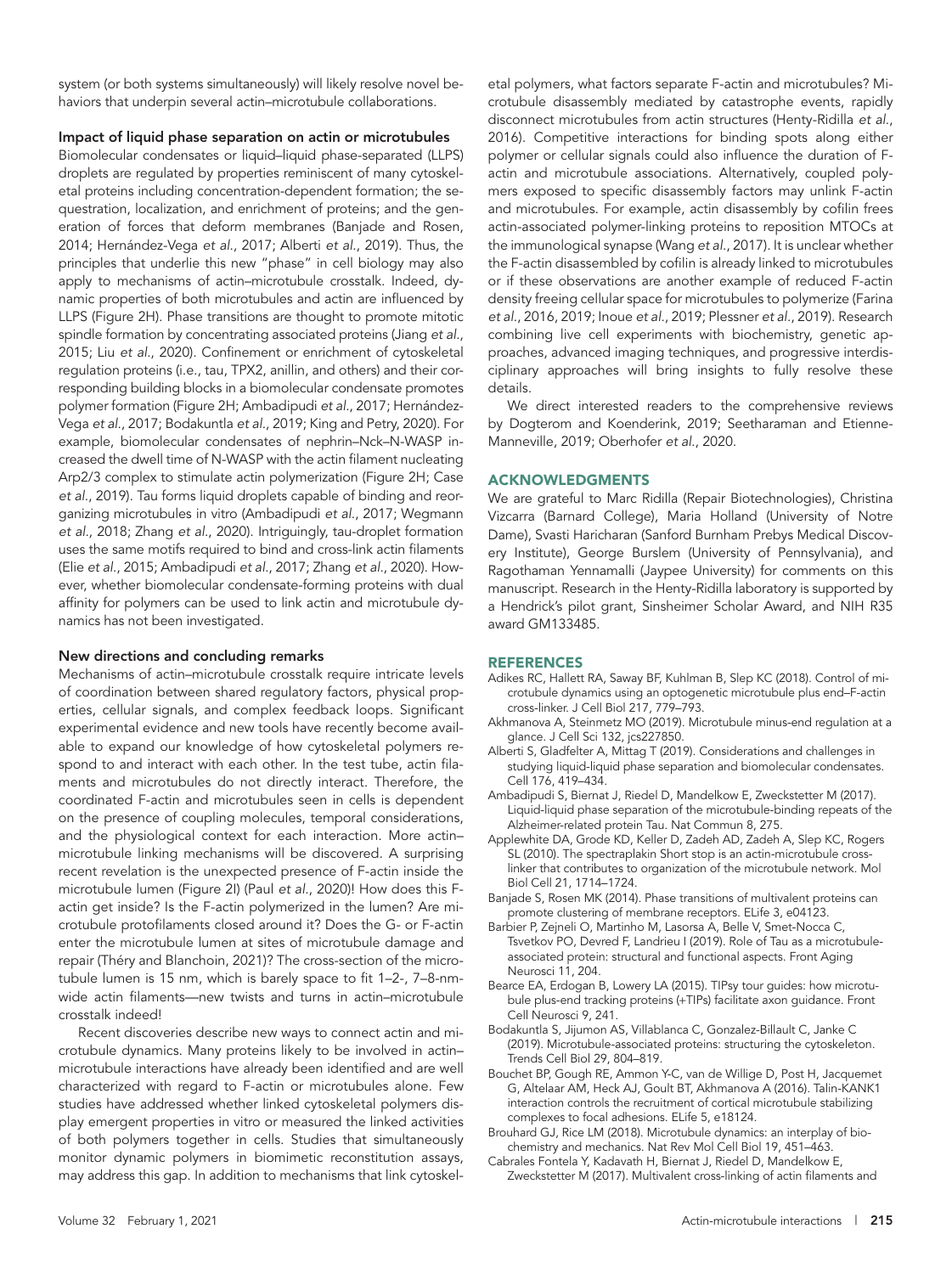microtubules through the microtubule-associated protein Tau. Nat Commun 8, 1981.

- Carter AP, Diamant AG, Urnavicius L (2016). How dynein and dynactin transport cargos: a structural perspective. Curr Opin Struct Biol 37, 62–70.
- Case LB, Zhang X, Ditlev JA, Rosen MK (2019). Stoichiometry controls activity of phase-separated clusters of actin signaling proteins. Science 363, 1093–1097.
- Chang F, Martin SG (2009). Shaping fission yeast with microtubules. Cold Spring Harb Perspect Biol 1, a001347.
- Chapa-Y-Lazo B, Hamanaka M, Wray A, Balasubramanian MK, Mishima M (2020). Polar relaxation by dynein-mediated removal of cortical myosin II. J Cell Biol 219, e201903080.
- Coles CH, Bradke F (2015). Coordinating neuronal actin-microtubule dynamics. Curr Biol 25, R677–R691.
- Colin A, Singaravelu P, Théry M, Blanchoin L, Gueroui Z (2018). Actin-network architecture regulates microtubule dynamics. Curr Biol 28, 2647–2656.e4.
- Copeland SJ, Thurston SF, Copeland JW (2016). Actin- and microtubuledependent regulation of Golgi morphology by FHDC1. Mol Biol Cell 27, 260–276.
- Desai A, Mitchison TJ (1997). Microtubule polymerization dynamics. Annu Rev Cell Dev Biol 13, 83–117.
- di Pietro F, Echard A, Morin X (2016). Regulation of mitotic spindle orientation: an integrated view. EMBO Rep 17, 1106–1130.
- Dogterom M, Koenderink GH (2019). Actin-microtubule crosstalk in cell biology. Nat Rev Mol Cell Biol 20, 38–54.
- Dogterom M, Yurke B (1997). Measurement of the force-velocity relation for growing microtubules. Science 278, 856–860.
- Doki C, Nishida K, Saito S, Shiga M, Ogara H, Kuramoto A, Kuragano M, Nozumi M, Igarashi M, Nakagawa H, *et al.* (2020). Microtubule elongation along actin filaments induced by microtubule-associated protein 4 contributes to the formation of cellular protrusions. J Biochem 168, 295–303.
- Efimov A, Kharitonov A, Efimova N, Loncarek J, Miller PM, Andreyeva N, Gleeson P, Galjart N, Maia ARR, McLeod IX, *et al.* (2007). Asymmetric CLASP-dependent nucleation of noncentrosomal microtubules at the *trans*-Golgi network. Dev Cell 12, 917–930.
- Efimova N, Yang C, Chia JX, Li N, Lengner CJ, Neufeld KL, Svitkina TM (2020). Branched actin networks are assembled on microtubules by adenomatous polyposis coli for targeted membrane protrusion. J Cell Biol 219, e202003091.
- Elie A, Prezel E, Guérin C, Denarier E, Ramirez-Rios S, Serre L, Andrieux A, Fourest-Lieuvin A, Blanchoin L, Arnal I (2015). Tau co-organizes dynamic microtubule and actin networks. Sci Rep 5, 9964.
- Etienne-Manneville S (2004). Actin and microtubules in cell motility: which one is in control? Traffic 5, 470–477.
- Evans RD, Robinson C, Briggs DA, Tooth DJ, Ramalho JS, Cantero M, Montoliu L, Patel S, Sviderskaya EV, Hume AN (2014). Myosin-Va and dynamic actin oppose microtubules to drive long-range organelle transport. Curr Biol 24, 1743–1750.
- Ezratty EJ, Bertaux C, Marcantonio EE, Gundersen GG (2009). Clathrin mediates integrin endocytosis for focal adhesion disassembly in migrating cells. J Cell Biol 187, 733–747.
- Farhadi L, Ricketts SN, Rust MJ, Das M, Robertson-Anderson RM, Ross JL (2020). Actin and microtubule crosslinkers tune mobility and control co-localization in a composite cytoskeletal network. Soft Matter 16, 7191–7201.
- Farina F, Ramkumar N, Brown L, Eweis DS, Anstatt J, Waring T, Bithell J, Scita G, Thery M, Blanchoin L, *et al.* (2019). Local actin nucleation tunes centrosomal microtubule nucleation during passage through mitosis. EMBO J 38, e99843.
- Farina F, Gaillard J, Guérin C, Couté Y, Sillibourne J, Blanchoin L, Théry M (2016). The centrosome is an actin-organizing centre. Nat Cell Biol 18, 65–75.
- Fletcher DA, Mullins RD (2010). Cell mechanics and the cytoskeleton. Nature 463, 485–492.
- Fokin AI, David V, Oguievetskaia K, Derivery E, Stone CE, Cao L, Rocques N, Molinie N, Henriot V, Aumont-Nicaise M, *et al.* (2021). The Arp1/11 minifilament of dynactin primes the endosomal Arp2/3 complex. Sci Adv 7, eabd5956.
- Forscher P, Smith SJ (1988). Actions of cytochalasins on the organization of actin filaments and microtubules in a neuronal growth cone. J Cell Biol 107, 1505–1516.
- Gaillard J, Ramabhadran V, Neumanne E, Gurel P, Blanchoin L, Vantard M, Higgs HN (2011). Differential interactions of the formins INF2, mDia1, and mDia2 with microtubules. Mol Biol Cell 22, 4575–4587.
- Galjart N (2010). Plus-end-tracking proteins and their interactions at microtubule ends. Curr Biol 20, R528–R537.
- Goode BL, Denis PE, Panda D, Radeke MJ, Miller HP, Wilson L, Feinstein SC (1997). Functional interactions between the proline-rich and repeat regions of tau enhance microtubule binding and assembly. Mol Biol Cell 8, 353–365.
- Griffith LM, Pollard TD (1982). The interaction of actin filaments with microtubules and microtubule-associated proteins. J Biol Chem 257, 9143–9151.
- Gupton SL, Gertler FB (2007). Filopodia: the fingers that do the walking. Sci STKE 2007, re5.
- Gupton SL, Salmon WC, Waterman-Storer CM (2002). Converging populations of F-actin promote breakage of associated microtubules to spatially regulate microtubule turnover in migrating cells. Curr Biol 12, 1891–1899.
- Gurel PS, Hatch AL, Higgs HN (2014). Connecting the cytoskeleton to the endoplasmic reticulum and Golgi. Curr Biol 24, R660–R672.
- He HJ, Wang XS, Pan R, Wang DL, Liu MN, He RQ (2009). The proline-rich domain of tau plays a role in interactions with actin. BMC Cell Biol 10, 81.
- Heisler FF, Loebrich S, Pechmann Y, Maier N, Zivkovic AR, Tokito M, Hausrat TJ, Schweizer M, Bähring R, Holzbaur ELF, *et al.* (2011). Muskelin regulates actin filament- and microtubule-based GABA(A) receptor transport in neurons. Neuron 70, 66–81.
- Henty-Ridilla JL, Juanes MA, Goode BL (2017). Profilin directly promotes microtubule growth through residues mutated in amyotrophic lateral sclerosis. Curr Biol 27, 3535–3543.e4.
- Henty-Ridilla JL, Rankova A, Eskin JA, Kenny K, Goode BL (2016). Accelerated actin filament polymerization from microtubule plus ends. Science 352, 1004.
- Hernández-Vega A, Braun M, Scharrel L, Jahnel M, Wegmann S, Hyman BT, Alberti S, Diez S, Hyman AA (2017). Local nucleation of microtubule bundles through tubulin concentration into a condensed Tau phase. Cell Rep 20, 2304–2312.
- Hu Y, Lu J, Xu X, Lyu J, Zhang H (2017). Regulation of focal adhesion turnover in SDF-1α-stimulated migration of mesenchymal stem cells in neural differentiation. Sci Rep 7, 10013.
- Huda S, Soh S, Pilans D, Byrska-Bishop M, Kim J, Wilk G, Borisy GG, Kandere-Grzybowska K, Grzybowski BA (2012). Microtubule guidance tested through controlled cell geometry. J Cell Sci 125, 5790–5799.
- Inoue D, Obino D, Pineau J, Farina F, Gaillard J, Guerin C, Blanchoin L, Lennon-Duménil A-M, Théry M (2019). Actin filaments regulate microtubule growth at the centrosome. EMBO J 38, e99630.
- Jiang H, Wang S, Huang Y, He X, Cui H, Zhu X, Zheng Y (2015). Phase transition of spindle-associated protein regulate spindle apparatus assembly. Cell 163, 108–122.
- Juanes MA, Bouguenina H, Eskin JA, Jaiswal R, Badache A, Goode BL (2017). Adenomatous polyposis coli nucleates actin assembly to drive cell migration and microtubule-induced focal adhesion turnover. J Cell Biol 216, 2859–2875.
- Juanes MA, Fees CP, Hoeprich GJ, Jaiswal R, Goode BL (2020). EB1 directly regulates APC-mediated actin nucleation. Curr Biol 30, 1–10.
- Juanes MA, Isnardon D, Badache A, Brasselet S, Mavrakis M, Goode BL (2019). The role of APC-mediated actin assembly in microtubule capture and focal adhesion turnover. J Cell Biol 218, 3415–3435.
- Kaverina I, Krylyshkina O, Small JV (1999). Microtubule targeting of substrate contacts promotes their relaxation and dissociation. J Cell Biol 146, 1033–1044.
- Kaverina I, Rottner K, Small JV (1998). Targeting, capture, and stabilization of microtubules at early focal adhesions. J Cell Biol 142, 181–190.
- King MR, Petry S (2020). Phase separation of TPX2 enhances and spatially coordinates microtubule nucleation. Nat Commun 11, 270.
- Kita AM, Swider ZT, Erofeev I, Halloran MC, Goryachev AB, Bement WM (2019). Spindle–F-actin interactions in mitotic spindles in an intact vertebrate epithelium. Mol Biol Cell 30, 1645–1654.
- Kollman JM, Polka JK, Zelter A, Davis TN, Agard DA (2010). Microtubule nucleating γ-TuSC assembles structures with 13-fold microtubule-like symmetry. Nature 466, 879–882.
- Krendel M, Zenke FT, Bokoch GM (2002). Nucleotide exchange factor GEF-H1 mediates cross-talk between microtubules and the actin cytoskeleton. Nat Cell Biol 4, 294–301.
- Krylyshkina O, Anderson KI, Kaverina I, Upmann I, Manstein DJ, Small JV, Toomre DK (2003). Nanometer targeting of microtubules to focal adhesions. J Cell Biol 161, 853–859.
- Kueh HY, Mitchison TJ (2009). Structural plasticity in actin and tubulin polymer dynamics. Science 325, 960–963.
- Kunda P, Baum B (2009). The actin cytoskeleton in spindle assembly and positioning. Trends Cell Biol 19, 174–179.
- Kwon M, Bagonis M, Danuser G, Pellman D (2015). Direct microtubulebinding by Myosin-10 orients centrosomes toward retraction fibers and subcortical actin clouds. Dev Cell 34, 323–337.